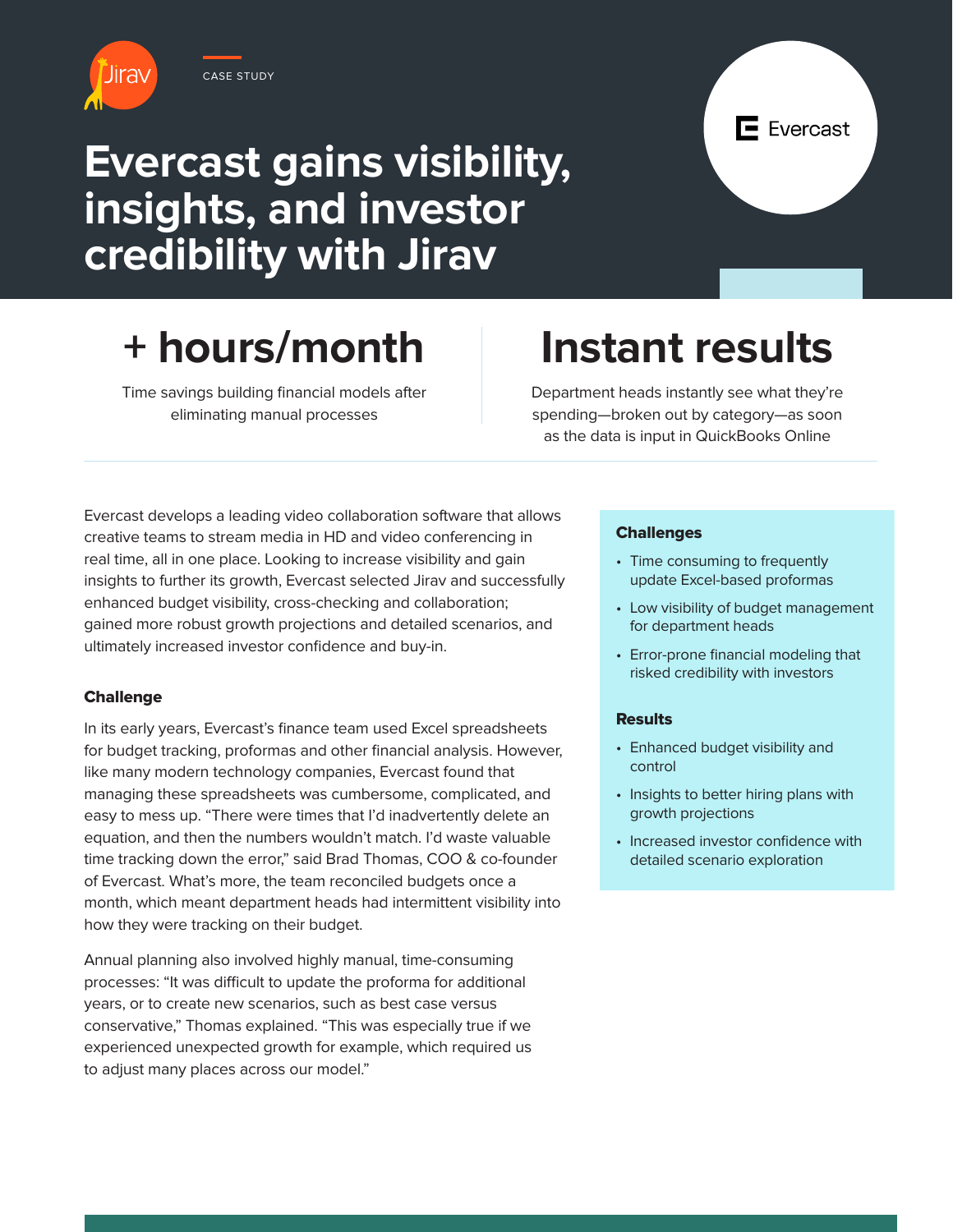He summed up the challenges this way: "Any time I knew I had to open up these spreadsheets to change them, life got depressing. I'd modify them and then have to check them over top to bottom, because it was so easy to make mistakes even with other people looking at them."

#### **Results**

Jirav has successfully helped Evercast address the main challenge of empowering department heads to keep a tighter rein on budget. "With Jirav, budget visibility is awesome," said Thomas. "I can choose who sees each part of the budget, divided by department. Department heads instantly see what they're spending, broken out by category, as soon as our accountant puts data in QuickBooks Online." He added, "Plus we get validation in real-time, if the accountant accidentally puts an expense in an incorrect department or category."

Evercast also uses Jirav to build the financial model for forecasting and projections. "When I run the forecast for November and December, we look at both revenue and expenses, across actuals and projections for the rest of the fiscal year. It used to be that I'd take the forecast for the remaining months of the year, export actuals for past months from QuickBooks, and put that into a single document. Now Jirav does that manual process for me. Jirav takes all actuals from January through October and also pulls the forecast for November and December, and brings it all together in a single spreadsheet, so we see the full picture. There's no manual work, so I save a lot of time every month."

Jirav also helps Evercast analyze labor costs and determine how to grow the employee base. "I can build assumptions in Jirav that for every X number of clients we add, or \$Y of business we close, we need to hire an additional tier 1 support person. We can even build different assumptions across different sizes of clients—corporate versus enterprise, for example. Or when to hire another account manager. We simply modify the model and see an accurate picture of the forecast."

In fact, when first using Jirav, Evercast gained critical insight on their hiring plan: "Jirav helped us see the wisdom in slowing down the hiring we'd been planning. We could see our labor deficits and where we should focus. Over-hiring can have a big impact on a growth company."

Going beyond labor cost projections, Jirav breaks out how much various line items will cost for each department over time. "Our teams see the growth of expenses based on the forecast. That level of detail is priceless. Without Jirav, I'd still be using that spreadsheet for proformas and still making mistakes. The team wouldn't have the real-time visibility they have come to expect."

Jirav has even strengthened Evercast's relationships with investors. "I'm heavily involved in capital acquisition, and I've found that Jirav helps investors feel confident that we're thinking through the strategy. Investors focus on projections because they know no one can tell the future—they want to see that you've thought through scenarios."

 $\epsilon$ 

**Jirav can help you truly understand where your business currently is and what it will take for you to meet your financial objectives in the future.**

BRAD THOMAS COO & Co-Founder